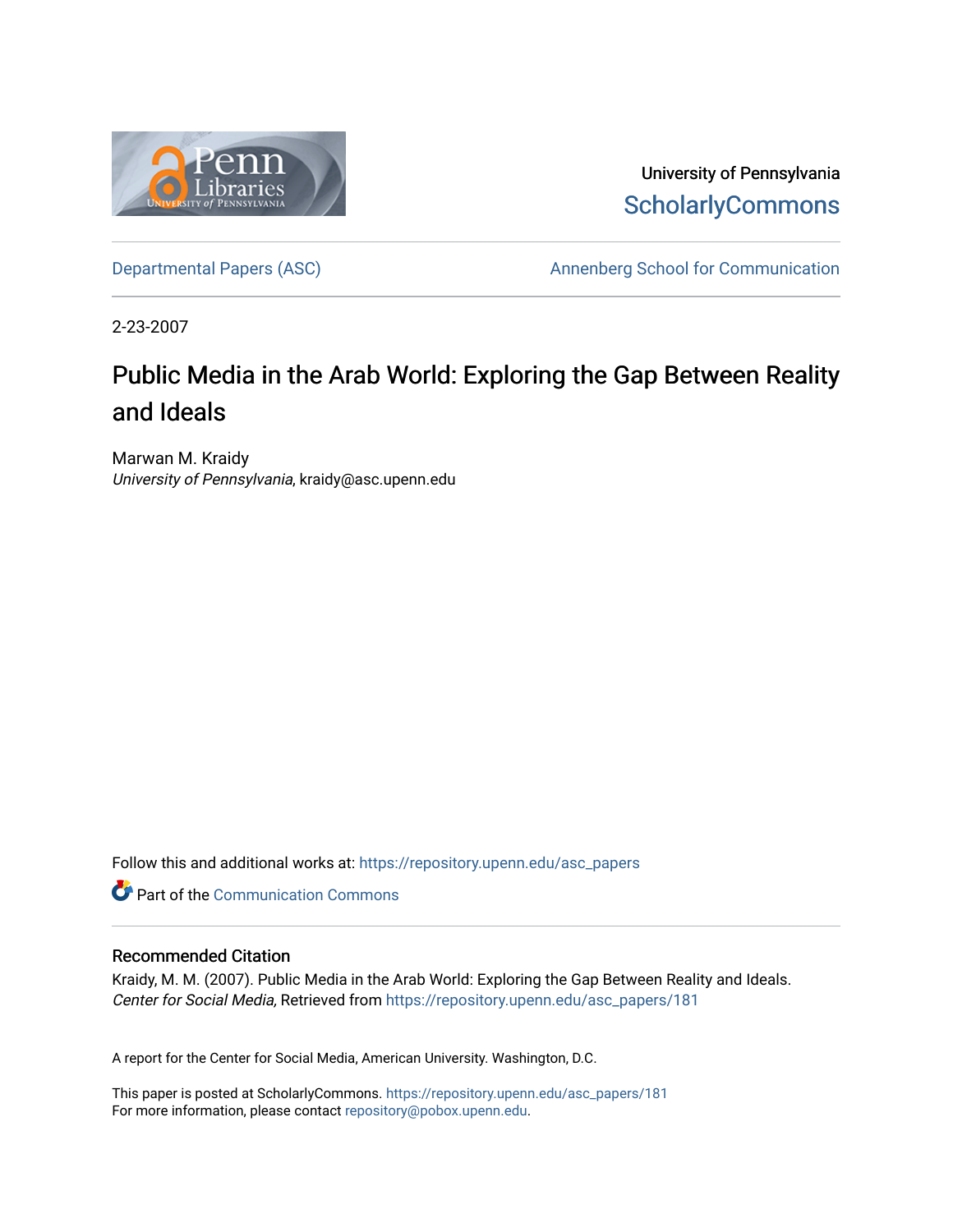# Public Media in the Arab World: Exploring the Gap Between Reality and Ideals

# **Abstract**

The Center for Social Media collaborated with the Arab Media and Public Life (AMPLE) project at American University for a year-long conference series on public media in the Arab world and focused on changes in the media environment, the role of the state, and what "public media" means in the Arab world. Themes that emerged in the series included the tension between political and business interests, and the public interest. Additionally, the series explored the effects of interaction of local audiences with transnational media, the role of traditional versus non-traditional media, changes in the media despite political stagnation, globalization and popular culture, and the difference between "public" and "audience." In this context, can we speak of a "public" or is it more rigorous to refer to plural "publics" when discussing transnational satellite television? If there are several publics, then how is the "public interest" defined? The project proceeded over three convenings, which featured presentations by leaders in the field and the development of an agenda for research and practice to expand the scope of public media geographically, conceptually and topically

# Keywords

Arab world, media

# **Disciplines**

Communication | Social and Behavioral Sciences

### **Comments**

A report for the Center for Social Media, American University. Washington, D.C.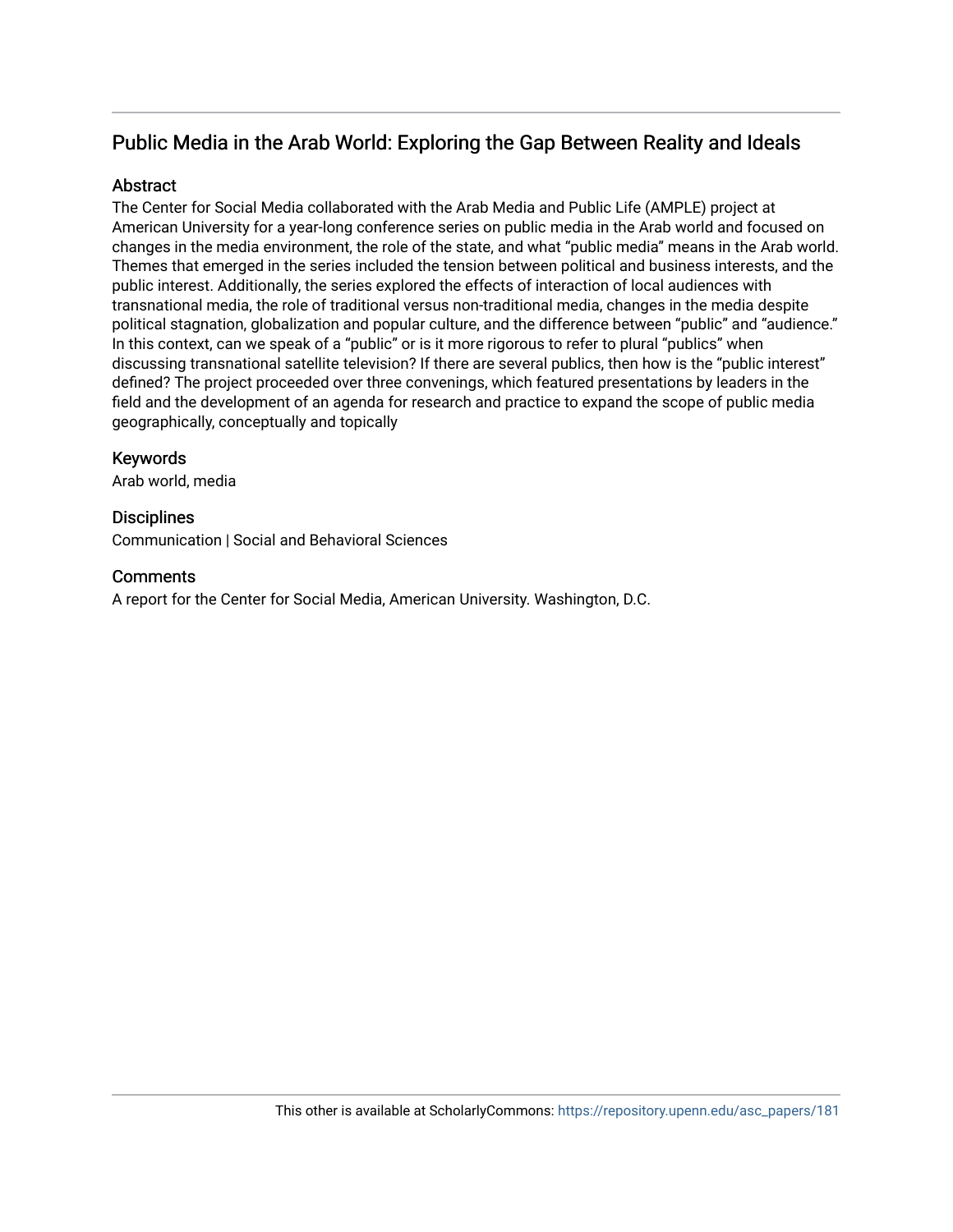

# **Center for Social Media**

# **Public Media in the Arab World**  *Exploring the Gap between Reality and Ideals*

**February 23, 2007**  American University, Washington, DC

*A report by Marwan. M. Kraidy Director, Arab Media and Public Life (AMPLE) project, with assistance from Courtney Radsch* 

**A Joint Project of: Center for Social Media, School of Communication International Communication Program, School of International Service** 

**Funded by the Ford Foundation**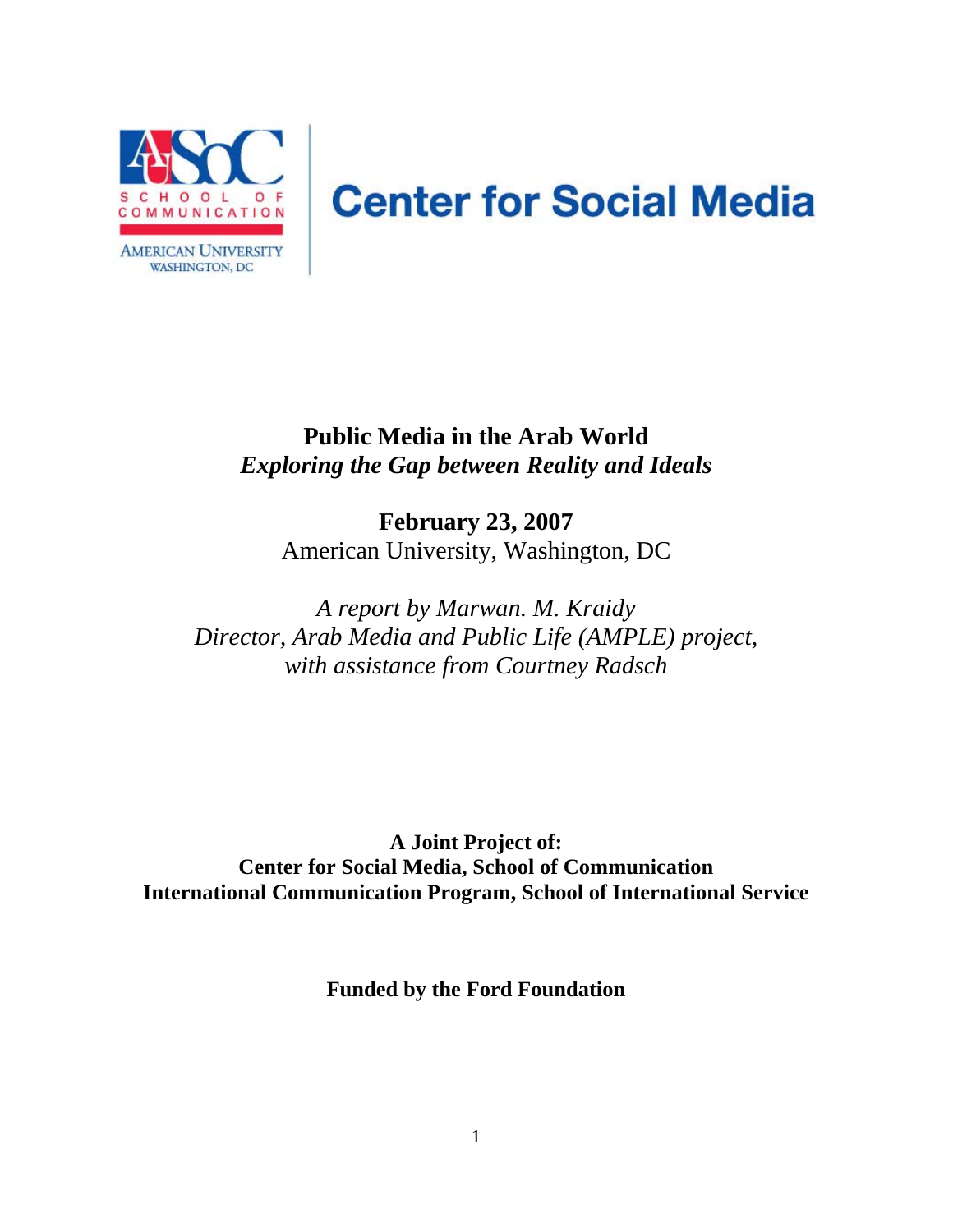# **EXECUTIVE SUMMARY:**

The Center for Social Media collaborated with the Arab Media and Public Life (AMPLE) project at American University for a year-long conference series on public media in the Arab world and focused on changes in the media environment, the role of the state, and what "public media" means in the Arab world. Themes that emerged in the series included the tension between political and business interests, and the public interest. Additionally, the series explored the effects of interaction of local audiences with transnational media, the role of traditional versus non-traditional media, changes in the media despite political stagnation, globalization and popular culture, and the difference between "public" and "audience." In this context, can we speak of a "public" or is it more rigorous to refer to plural "publics" when discussing transnational satellite television? If there are several publics, then how is *the* "public interest" defined?

The project proceeded over three convenings, which featured presentations by leaders in the field and the development of an agenda for research and practice to expand the scope of public media geographically, conceptually and topically.

# **CONVENING OBJECTIVES:**

The full-day, invitation-only convenings were held on the campus of American University. Top scholars, researchers, diplomats and professionals with expertise on Arab media issues came together to explore the gap between reality and ideals when it comes to public media in the Arab world. Our objectives were:

- **To internationalize the scope of the public media model**. The future of public media is transnational and global, making it important to address the imperatives of looking at public media beyond the context of the United States and Western Europe. The Arab world is a very interesting case study of a transnational public sphere, whose media and public discourse are currently the subject of heated debates from Washington to Beirut.
- **To expand the boundaries of the notion of public media**. The globalization of the notion of public media involves definitional challenges. The Arab world provides a concrete context where variations on the notion of public media can be explored. Since there are no media institutions devoted to the public interest, can mainstream, commercial or government-owned channels fulfill the role of public media? Under what circumstances?
- **To explore the overlaps between public media and alternative forms of speech**. To what extent can alternative channels of communication—cartoons, songs, sermons, youth-produced videos, activist blogs—serve the public interest? How do these small and alternative media relate to major media institutions? Does the relation between "big" and "small" media suggest an alternative notion of public media?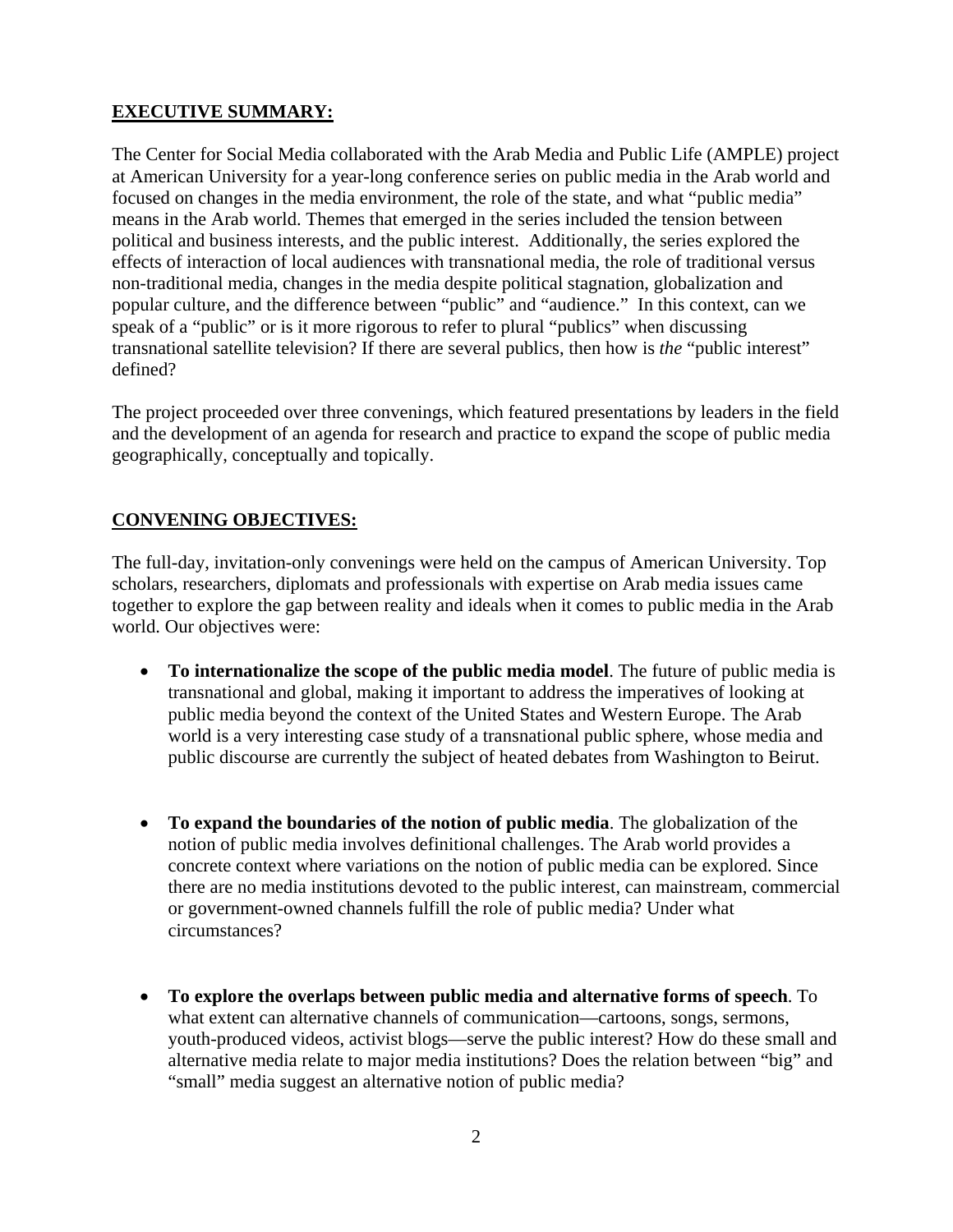# **DISCUSSION:**

# **Political Cartoons as Public Media**

The first presentation and discussion focused on Egyptian political cartoons and their role in Arab public media. Political cartoons in Egypt often focus on topics such as legitimacy, the distribution of power, and power relationships and serve as an expressive form of public media to the extent that they subvert established channels of authority, necessitate relatively minor formal education but require local cultural knowledge.

These political cartoons serve the public interest in Egypt because they focus attention on local issues, both political (i.e. lack of freedom of speech, status of women in the public sphere) and practical (i.e. local government corruption and how it impacts garbage collection, for example). Examples highlighted during the discussion suggest that the impact of such cartoons, which usually appear on the editorial page, results from their engagement with contentious issues in the public sphere and their focus on how Egyptians view themselves and others.

Though political cartoons regularly break out of private interests, they remain part of mainstream Arab media controlled by an alliance of political and economic interests.

#### **Impact of Youth Media**

In contrast, youth generated media like wartime blogging in Lebanon and racing videos in Saudi Arabia constitute a radical alternative to mainstream media. These youth-generated media showcase the symbiotic relationship between creativity and activism. For example, the Lebanese blogger FinkPloyd started a network of bloggers who write about cities in a format similar to that of his own blogginbeirut.com blog.

The information and opinion provided by these citizen-journalists has become a platform for activists and grew to include online televised reports that enabled a sequence linking media and action to emerge. Although the effort started after former Lebanese President Rafik Hariri's assassination in 2005, the blogging network that emerged during the Israel-Hizbollah war in 2006 focused on telling stories that were not told in the news about youth going out, having fun and living their daily lives rather than overtly political messages. Similarly, youth-produced videos in Saudi Arabia provide a grassroots, non-commercial and publicly available expression of youth rebellion that contrasts sharply with the commoditized and commercialized youth identities and behaviors offered by mainstream media.

The tension between self-expression and the potential institutionalization of youth-generated videos and other alternative media is an important issue for the future of public media in the Arab world. Developing Arab public media must entail taking into consideration the notion of alterity, which has to be self-attributed by the audience and public, as participatory and nonhierarchical. Public media must reflect multiple self-representations and representations by others.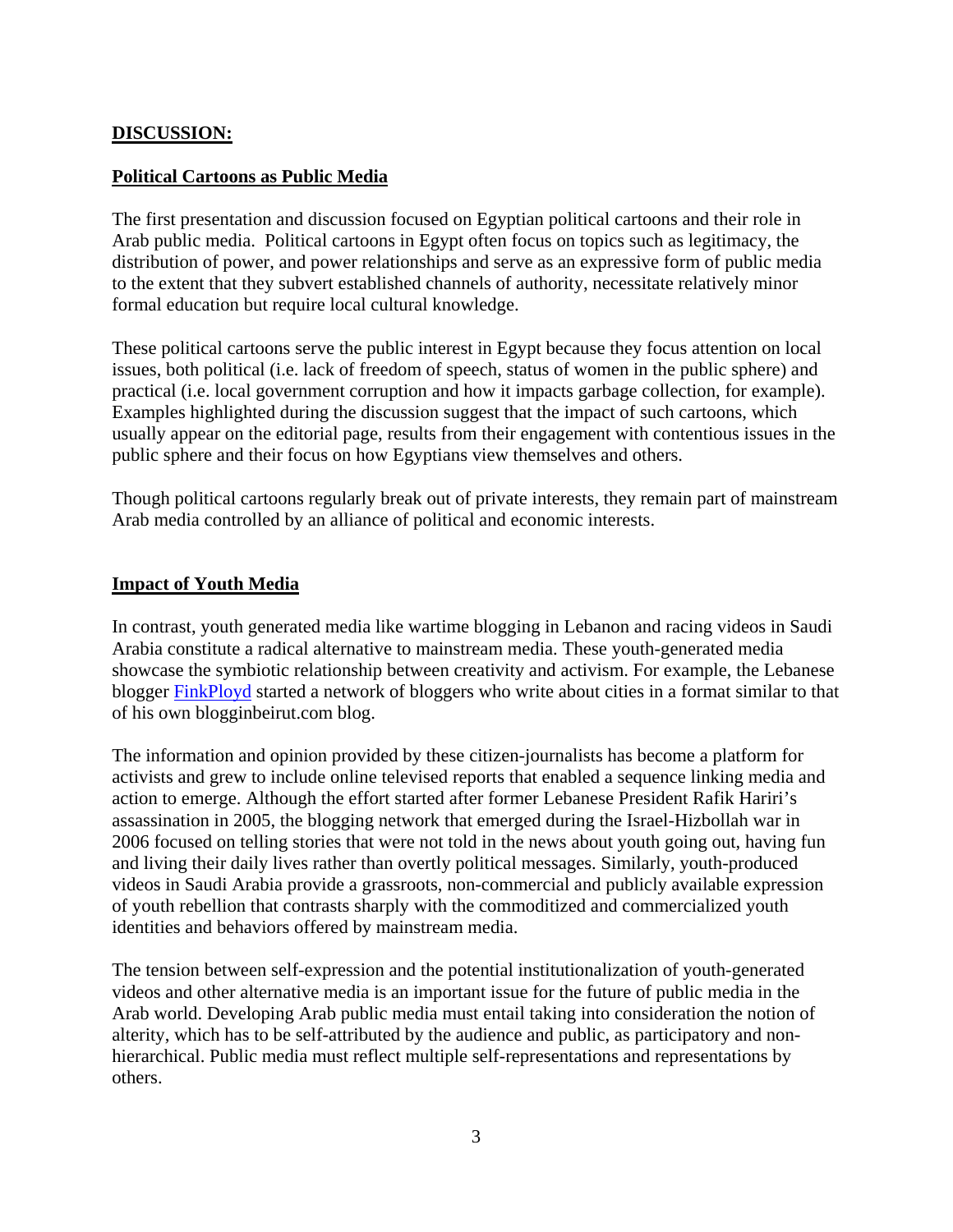Alternative media, from Al Jazeera to blogs, challenge the underlying relationship between the state and the public yet nonetheless operate within the structure of the nation-state. Nonetheless, these media contribute to the emergence of new identities, to the indigenization and localization of media content, and to the emergence of multiple publics (rather than the assumption of one singular Arab public, often described as the "Arab street").

#### **Challenges of Arab public media**

Even as content is localized, it is also globalized and delocalized. The case of Egyptian blogs illustrate a three-step flow in which Egyptian journalistic bloggers report on local events, which were then used as sources for articles by Western journalists in the mainstream press, at which point these stories could either be re-localized and regionalized by being picked up in the Arab media. Local stories of abuse and imprisonment of activists, for example, are re-localized only after being globalized. The prevalence of English-language blogging in Egypt further raises questions about the "public" in public media, as creators of media relinquish their native language, whether it is to escape censorship or to communicate with Western journalists. It also compels reflection about whether alternative media become significant only after being relayed by mainstream media.

Questions about the intended audience—how to define the public, and hence public media – in a globalized and interconnected world, and whether the traditional distinction between media producers and consumers still makes sense, challenge assumptions about Arab media and the constitution of the public sphere. Citizen journalism and alternative media underscore the availability of personal reflections and individual interpretations of local, regional and global events that provide alternative perspectives to those promoted by the mainstream media in the Arab world and the West. These increasingly popular and significant media speak to diverse audiences and challenge the notion of a public confined within the nation-state. They suggest that the future of Arab public media is truly transnational.

Understandability across cultural and political borders emerged as a particularly salient issue as the scope of public media broadens in the future. Primarily visual media like political cartoons and youth generated media lack narrative or explanation with which to put the images into context. In such visually dominant media, therefore, the few words that may be included are thus especially important yet often do little to add context that would enable understanding along the lines intended by the producer of the media. For example, the word "Erhabe", which means "terrorist," appeared in the English-transliteration of the video of Saudi "drifting", raising questions about what the word meant and symbolized as well as to whom it was directed. The incongruity of images and words in these alternative media, from political cartoons to videos, is significant and highlights the need to explore the self-identification of these producers of public media.

Although much of our discussion revolved around optimistic outlooks on the power of alternative media in the public sphere, there were also warnings about ascribing too much power to technology and the need to examine whether a true public media can exist without a regulatory and juridical framework that protects freedom of association and cultural expression. The record of government institutions in the Arab world is not encouraging, and public media initiative can only develop in tandem with other grassroots civil society groups focused on reforming the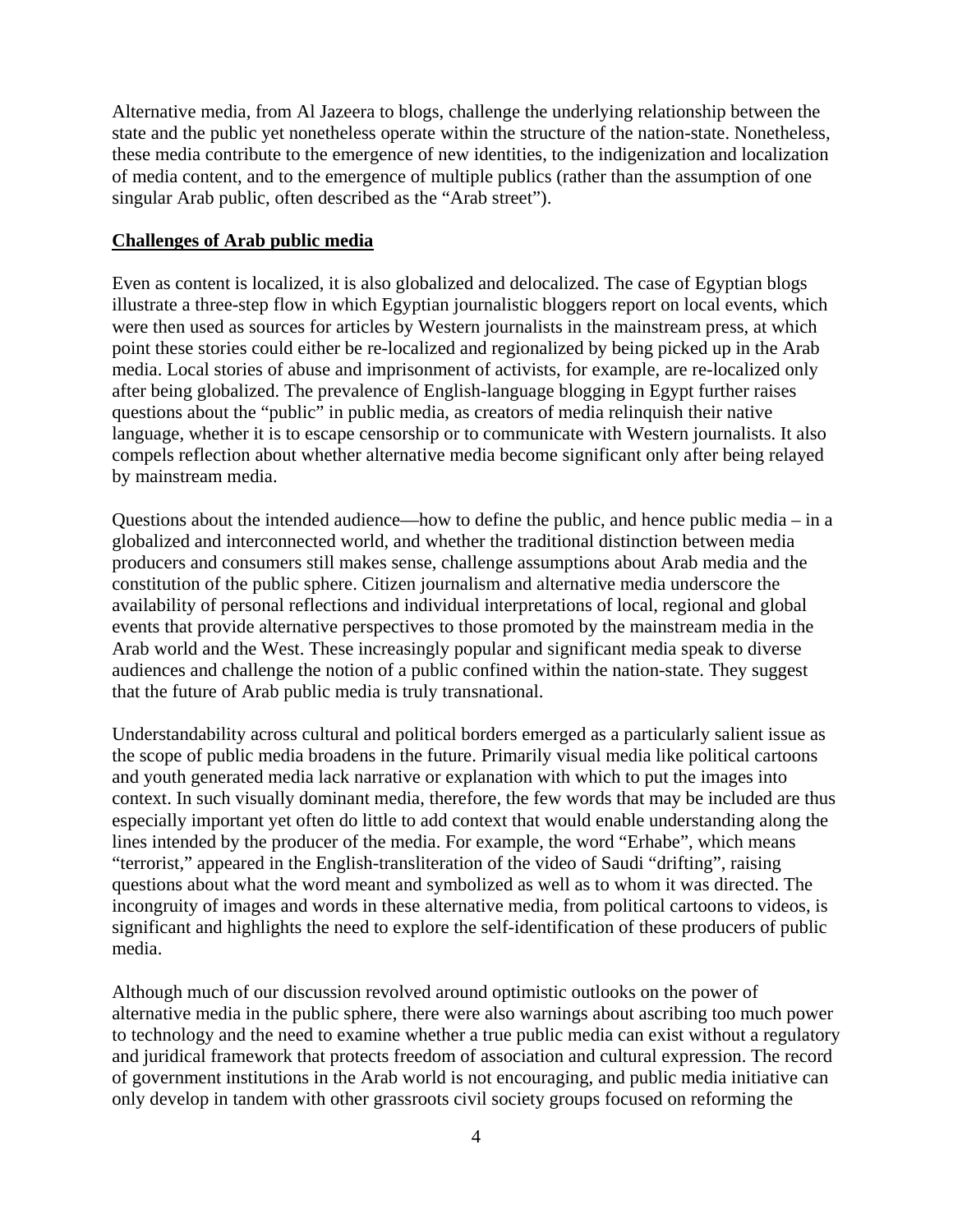judiciary and media governance processes. Assuming a causal relationship between media and the political system in the Arab world obscures various ways that regimes have found to coopt non-mainstream media and other forms of speech.

# **CONCLUSIONS AND RECOMMENDATIONS**

There are nontraditional ways in which speech and social criticism can be performed, from cartoons to videos to other non-traditional or authorized streams of communication. The notion of public media needs to be flexible to accommodate emergent forms of social and alternative communication. The importance of self-representation as opposed to representation by others is at the heart of the debate on Arab media's role in public life and is an area where citizen generated media like blogs become so important.

The trend toward citizen media has also perhaps been aided by the increasing commercialization of Arab media, which is leading to greater specialization and challenging the state/private dichotomy. In spite of the dynamism of mediated forms of expression, the Arab world remains politically stagnant. Structures of credibility and accountability have to be established. These must be indigenous because if they are imported or imposed from the outside under the rubric of reforming the Middle East, they will play in the hand of information control and censorship.

We also identified future avenues for exploration, including focusing on the creation of media by a more diverse group of people; focusing on popular culture and mediated entertainment as an avenue for public discourse; expanding the analysis to radio and documentary in the Arab world, which have so far received little interest if any at all; exploring what kinds of media enable the expression of various marginalized narratives related to social agency and various publics; reconceptualizing the notion of public interest and public media to make them more inclusive; and examining Arabic-language media activism.

In summary, issues that need further research and action are:

- **Localism vs. regionalism**. Localism has traditionally been an important dimension of public media in North America and Western Europe. In contrast, Arab media that come nearest to being public media focus on regional (i.e. pan-Arab) issues, at the expense of localism, in what has been called "anywhere but here" media.
- **Media dynamism vs. political stagnation**. There is a huge gap between the dynamism and profound transformation of media in the Arab world and the impact that this dynamism has had on political processes and institutions.
- **Self-representation vs. representation by others**. An exploration of the kinds of media that enables self-expression at the individual and social level is overdue. We believe this key to understanding the future of public media.
- **News & public affairs vs. entertainment**. This distinction is untenable, since in authoritarian environments entertainment can perform as public media by broaching issues of public interest and attracting sustained attention from various publics.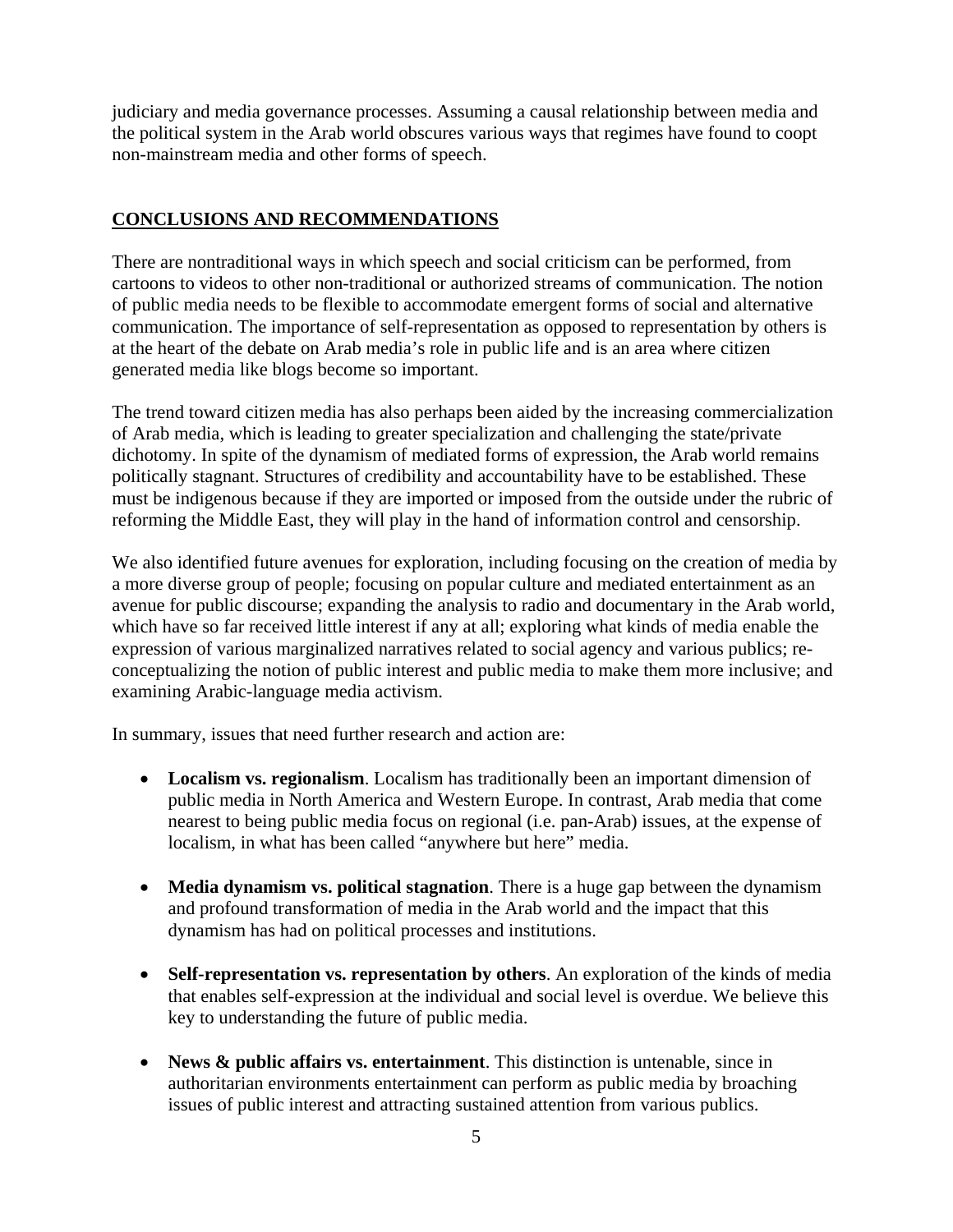- **Traditional vs. non-traditional media.** How do television, radio, and the press interact with sermons, music videos and blogs? How do inter-media configurations contribute to our re-thinking of the notion of public media?
- **Structures and institutions of monitoring and evaluation**. Are these best understood as state-sponsored institutions? Or would they be more effective and/or accountable were they to hail from civil society groups?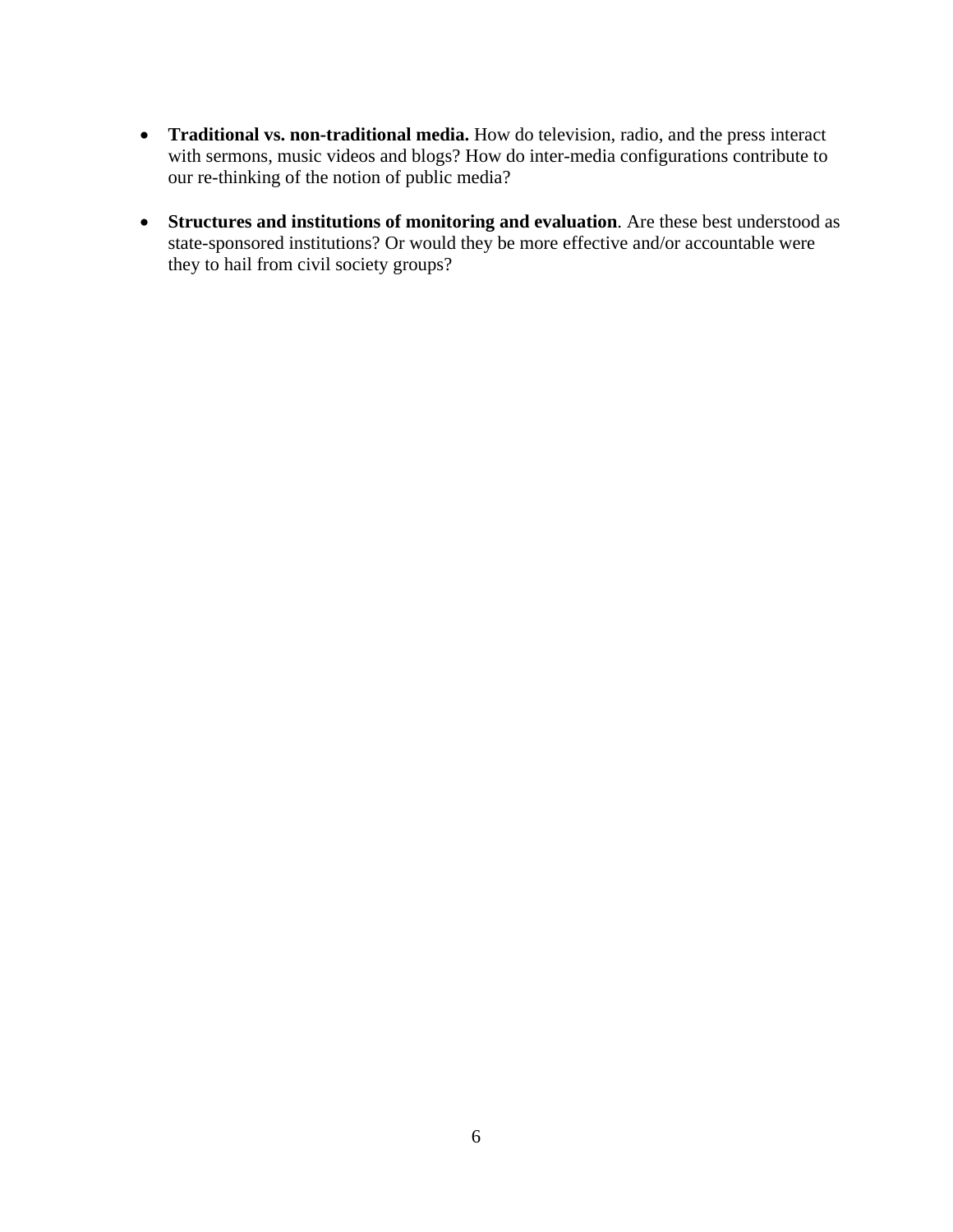# **BIOGRAPHIES OF PARTICIPANTS**

**Kevin Dwyer** is Professor of Anthropology at the American University in Cairo and the author of *Moroccan Dialogues: anthropology in question*; *Arab Voices: the human rights debate in the Middle East*, and *Beyond Casablanca: M.A. Tazi and the adventure of Moroccan cinema*. For the academic year 2006-2007 he is a fellow at the Woodrow Wilson International Center for Scholars in Washington, D.C.

**Emile El-Hokayem** is a Research Fellow with the Henry L. Stimson Center's Southwest Asia/Gulf program, where he focuses on the security and politics of the Persian Gulf, with a particular emphasis on the Iranian nuclear issue, Iran-GCC relations and regional security. El-Hokayem holds degrees from Georgetown University and the University of Paris-Dauphine.

**Mark Jurkowitz** is Associate Director of the Project for Excellence in Journalism and has spent nearly two decades covering the news media. He was the press critic and author of the Boston Phoenix's "Don't Quote Me" column from 1987-1994 and again from July 2005 until June 2006. In between, he spent 10 years at *The Boston Globe*, initially as the paper's ombudsman and then as its first full-time media beat writer.

**Patricia Karam** is a Senior Program Officer at the United States Institute of Peace, where she is responsible for a portfolio of grants to promote conflict prevention and peace building in Iraq and Colombia. Karam is currently is a Henry J. McCracken Fellow (on leave) at New York University's Law and Society Ph.D. program.

**Laurie Kassman** is Director of Communications and Outreach for the Middle East Institute. Previously she was a foreign correspondent for the Voice of America, working in a number of bureaus throughout the Middle East, Europe, and Central America, including four years as the Cairo bureau chief. She is a member of the Editorial Board of the *Foreign Service Journal* and a member of the Board of ANERA (American Near East Refugee Aid).

**Joe Khalil** is pursuing his doctorate at Southern Illinois University, Carbondale where he focuses on youth generated media and activism. He has worked form more than 10 years at various Arab media corporations as director, producer, and executive producer, and taught at various universities in the Middle East. His publications have appeared in *Transnational Broadcasting Studies* and *Middle East Broadcasters*.

**Laurie King-Irani** teaches Anthropology at the Catholic University in Washington, D.C. She has previously taught at universities in Canada and Lebanon, served as editor of MERIP Reports, and done extensive fieldwork in Lebanon and Israel. She received her Ph.D. in Anthropology from Indiana University.

**Adel Iskander** teaches communication at the University of Texas, Austin. He is co-author of *Al-Jazeera: How the Free Arab News Network Scooped the World and Changed the Middle East*. He is currently working on *US Public Diplomacy, Culture, and Arab Audiences* and *El-Islam: Muslims and the Internet*.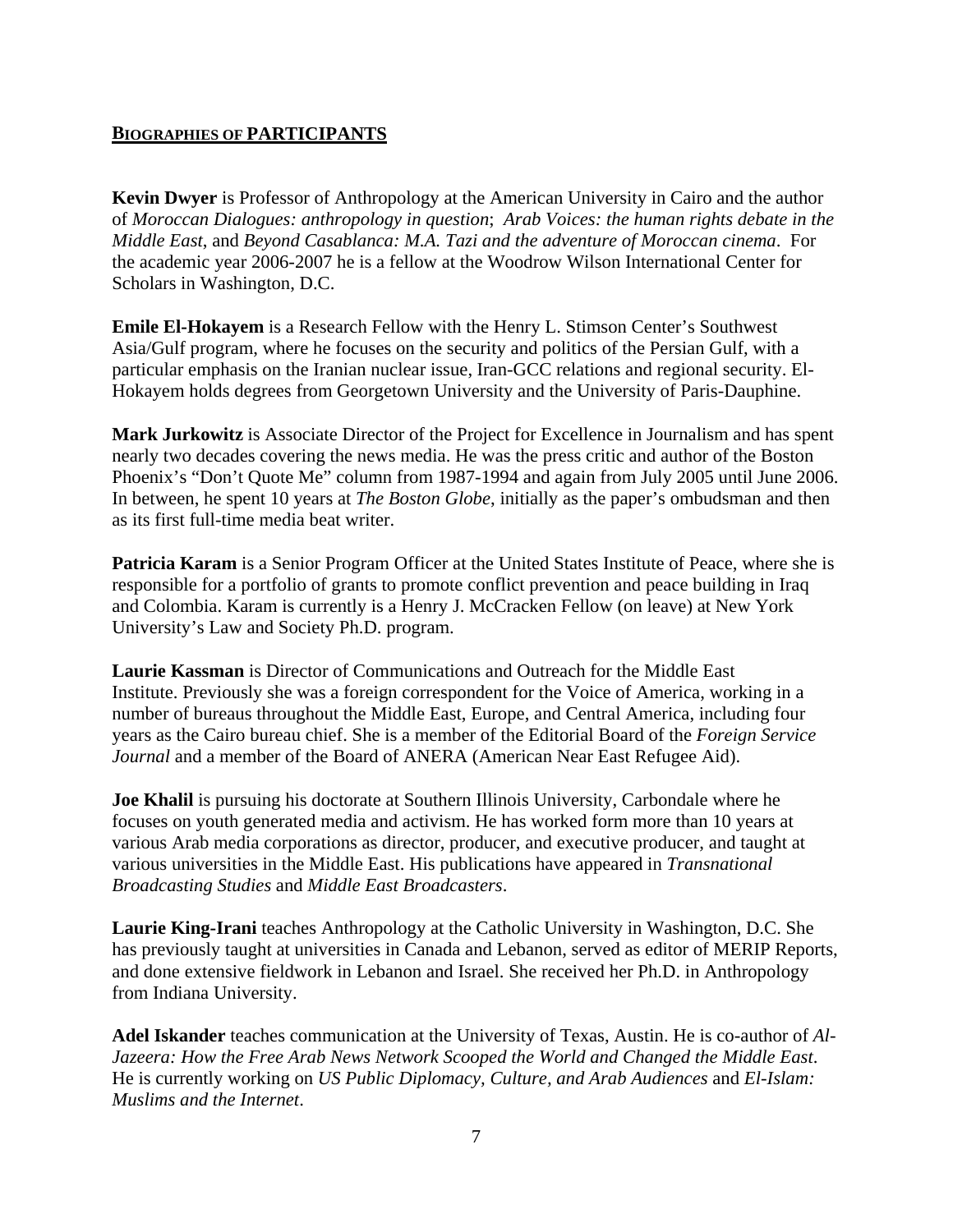**Marwan Kraidy** is Director of the Arab Media and Public Life (AMPLE) project and Scholarin-Residence at the Annenberg School for Communication at the University of Pennsylvania. He published *Global Media Studies: Ethnographic Perspectives* and *Hybridity, or, The Cultural Logic of Globalization*, and is currently writing *Screens of Contention: Reality Television and Arab Public Life*, and *Arab Television Industries*.

**David Marash** joined Al Jazeera English from the ABC News' *Nightline* where he won Emmy Awards in 1994, 1996, and 1997. He has won Du Pont, Global Health and Overseas Press club awards for his reports on the 1972 hostage killings at the 1972 Munich Olympics, the AIDS epidemic in Zimbabwe, and the 2005 Asian Tsunami,

**Courtney C. Radsch** is a Ph.D. candidate in international communication at American University. She previously worked at the *New York Times* and the *Daily Star* in Beirut, Lebanon, continues to work as a freelance journalist, and is book review editor for *Arab Media & Society.*

**Clay Ramsey** is the Research Director of the Center for Policy Attitudes and a Fellow at the Center for International and Security Studies at Maryland. He received his Ph.D. in History from Stanford University and is the author of *The Ideology of the Great Fear*.

**William A. Rugh** was career U.S. Foreign Service Officer for 31 years, during which he had assignments in Jidda, Cairo, Riyadh and Damascus. He was U.S. Ambassador to Yemen Arab Republic and the United Arab Emirates. From 1995 until 2003 he was President and CEO of the American non-profit organization AMIDEAST. He is the author of *Arab Mass Media: News Media and Political Process in the Arab World* and *American Encounters with Arabs: the 'Soft Power' of U.S. Public Diplomacy in the Arab World*.

**Cynthia P. Schneider** is Distinguished Professor in the Practice of Diplomacy at Georgetown University. She was U.S. Ambassador to the Netherlands where she led initiatives in cultural and public diplomacy. Currently, she is a non-resident Senior Fellow with the Brookings Institution where she leads the Arts and Cultural Initiative within the *Project on Us Relations with the Islamic World*. She earned a Ph.D. in Fine Arts from Harvard University.

**Loubna Skalli Hanna**'s research and teaching focus on media, culture, development and gender in the Middle East and North Africa. She has taught at various Moroccan universities, coauthored *Vulture Culture: the Politics and Pedagogy of Talk Shows*, and authored *The Articulation of the Local and the Global: Women's Press in Morocco*. She received her Ph.D. from the Pennsylvania State University.

**Samara Aberman Thery** covers media, arts and culture for the NewsHour with Jim Lehrer on PBS.

**Shalini Venturelli** is Director and Associate Professor of the International Communication Division in the School of International Service at the American University in Washington, D.C. She is the author of *Liberalizing the European Media: Politics, Regulation and the Public Sphere,* and is now working on *Dynamics of Knowledge Culture: Civil Society, Culture & Ideas in the Global Information Age.*